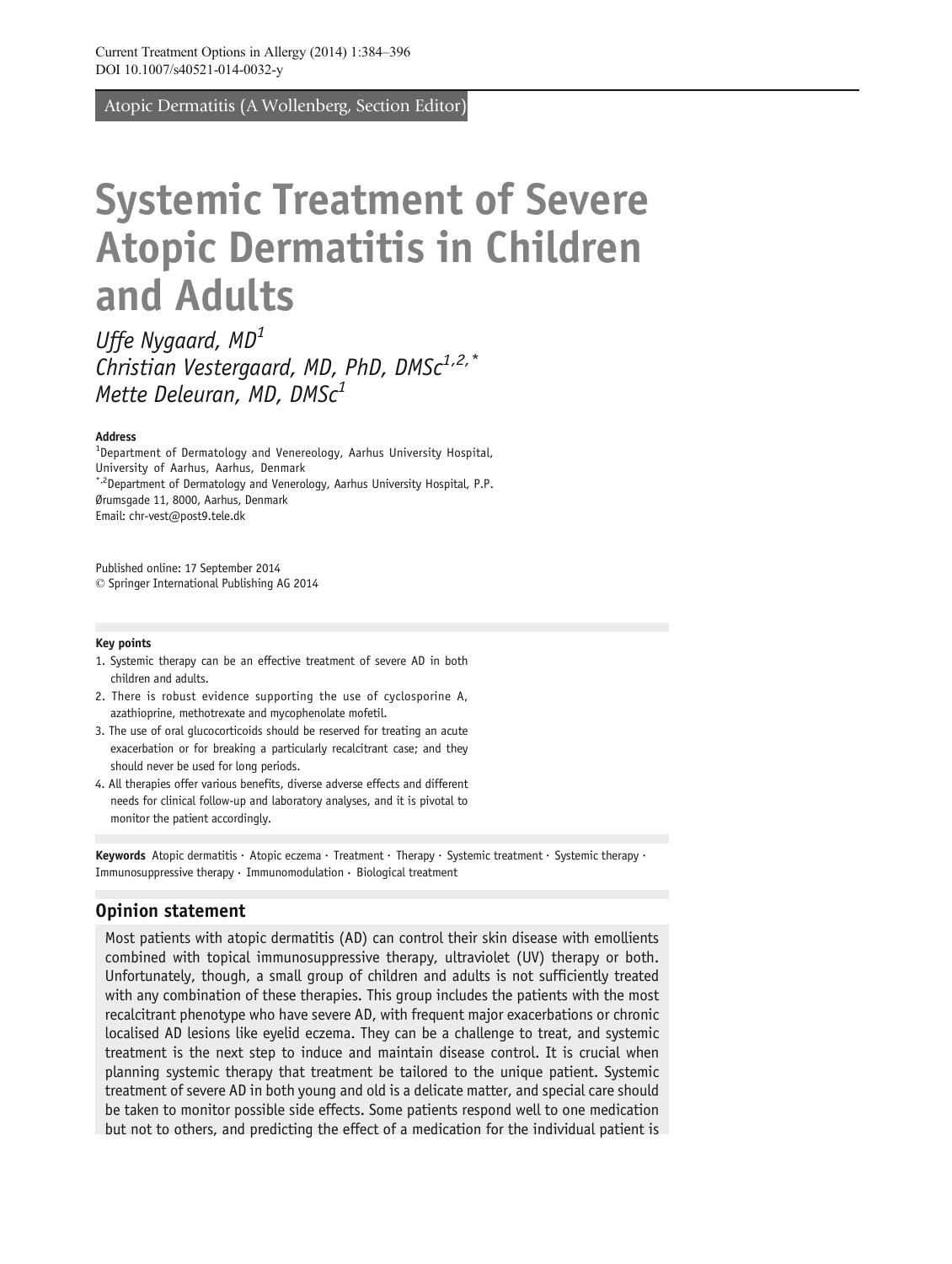not possible. Therefore, some patients have to try several systemic immunosuppressants before they obtain sufficient control of the disease.

#### Introduction

Atopic dermatitis (AD) is a very common, recurrent, pruritic inflammatory disorder of the skin that has reached epidemic proportions in many countries. In the past decades, there has been an increase in the prevalence, and AD now affects 10–20 % of children and 3–10 % of adults in affluent countries, with a similar but delayed rise in the developing world [\[1\]](#page-8-0). In most patients, AD is first observed in early childhood, but it may also develop in adolescents and adults. Since approximately one-third does not clear the disease before adulthood, many carry the burden of AD throughout life [\[2\]](#page-8-0). Severe AD is not a clearly defined entity and several terms have been used to designate the condition [\[3\]](#page-9-0). A physician assessing a specific patient history of obstinate eczema with a string of unsuccessful treatments could come to the diagnosis of severe AD; or the diagnosis could be based on a definite severity criteria like severity SCORing of Atopic Dermatitis (SCORAD), Eczema Area and Severity Index (EASI), Investigator's Global Assessment (IGA) and Six Area Six Sign Atopic Dermatitis (SASSAD) [[4](#page-9-0)–[7\]](#page-9-0). Either way, severe AD is a debilitating condition with a devastating socioeconomic impact on both the patient and society. These patients often experience accompanying morbidity from pruritus like chronic scratching, restlessness, disturbed sleep and anxiety [\[8,](#page-9-0) [9\]](#page-9-0). In children with severe AD, systemic immunosuppressive intervention should be considered when physical growth, psychological development, and school attendance are impaired, as is a reasonable life quality for both the patient and his or her family. In adults with an established diagnosis of severe AD, the need for systemic immunosuppressive intervention may be supported by certain life circumstances, like a complicated job situation, finishing exams or psychological stress harming interpersonal relationships. In this review, we focus on systemic treatment of severe AD in both children and adults.

## Systemic treatment options in severe atopic dermatitis

Before instigating systemic therapy, it is important to establish the right diagnosis. There should be an investigation of any potential triggering factors such as concomitant allergies, either by skin prick testing, specific IgE analyses or provocation tests. Additional diagnostic deliberation comprises an evaluation of Staphylococcus aureus infections and completion of any requisite treatment. Finally, these should be an evaluation of whether a reasonable treatment outcome may be expected in light of the patient's ability to strictly adhere to a prescribed regimen of topical treatment and use of emollients.

In severe AD, the aim of any given systemic therapy is to achieve a swift and efficient improvement and control of inflammation and pruritus, regardless of whether treatment is instituted to alleviate an acute exacerbation or a chronic disease.

## Review of current treatment options

#### Systemic immunosuppressants

#### Systemic glucocorticoids

Glucocorticoids are a class of steroid hormones that bind to the glucocorticoid receptor. The activated glucocorticoid receptor complex upregulates the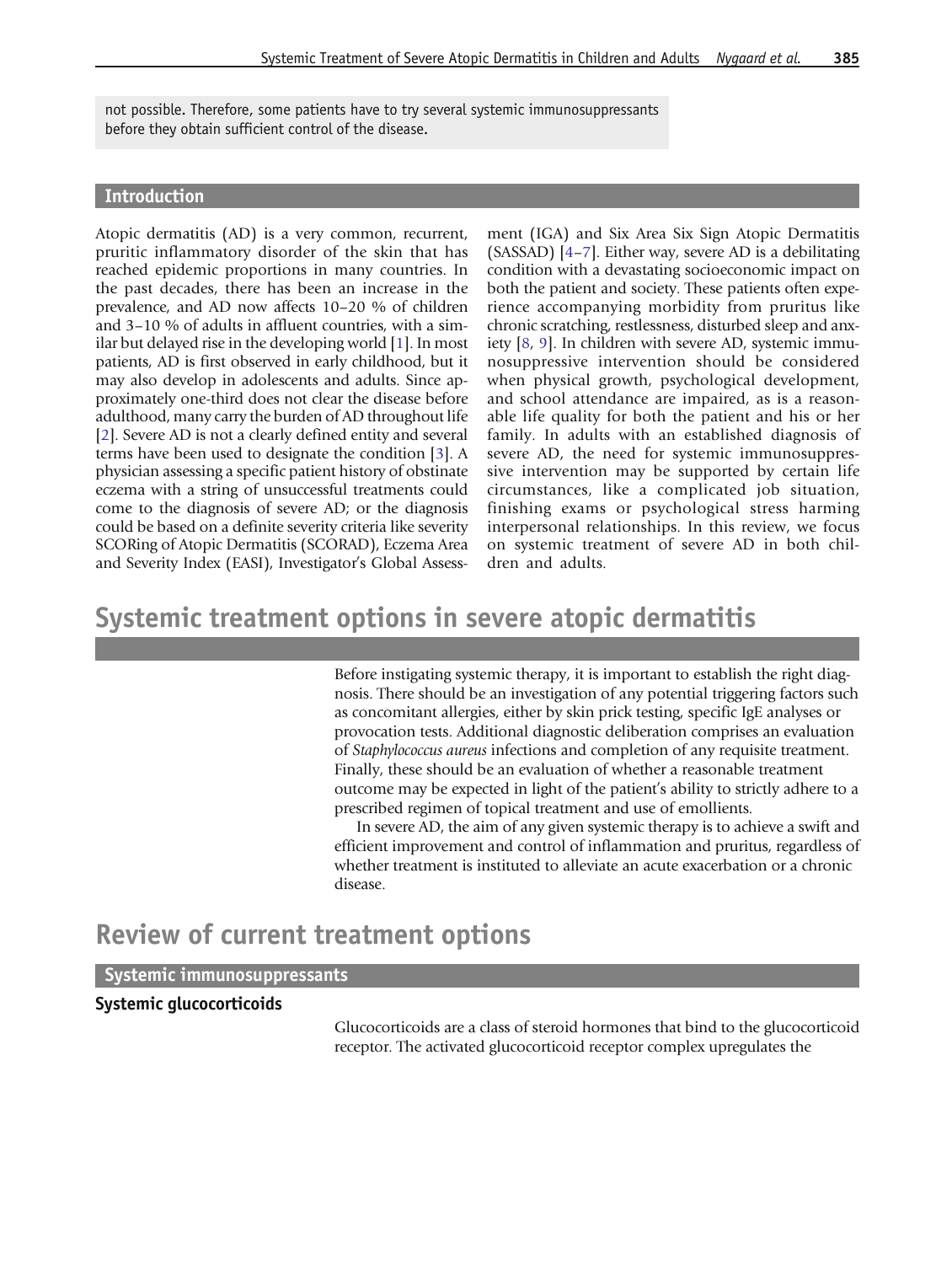expression of anti-inflammatory proteins and represses the expression of proinflammatory proteins; hence, the immunomodulatory property [\[10\]](#page-9-0). Clinical trials in both adults and children are very few; nonetheless, systemic glucocorticosteroids are widely prescribed for AD as a consequence of clinical experience. In studies conducted on children and adults, systemic glucocorticosteroids have shown little ability to control symptoms and reduce inflammation, and they show less efficacy than cyclosporine A in adults with severe AD, and induced stable remission in only one of 21 patients [\[11](#page-9-0), [12\]](#page-9-0). Systemic glucocorticosteroid toxicity is related to the mean dose, cumulative dose and duration of use. Side effects include skin thinning and purpura, pseudo-Cushing's disease, sleep disturbance, mood changes, and furthermore, hyperglycaemia or new onset diabetes, peptic ulcers and gastritis, osteoporosis, and increased susceptibility to infections [\[13](#page-9-0)]. Patients can develop steroid dependency with adrenal suppression and impaired ability to produce natural corticosteroids, and together with a high risk of rebound effect when tapering the treatment, cessation is challenging [\[14\]](#page-9-0). Systemic glucocorticosteroids must be avoided as a long-term treatment in adults and children, and should only be used to break severe disease or control exacerbations during other treatments, and for no longer than a few weeks. Even a fairly high dose can simply be stopped, and need not be tapered when used for no longer than two weeks [\[15](#page-9-0)].

#### Cyclosporine A

Cyclosporine A is a calcineurin inhibitor that reduces the activity of the immune system by selectively acting on T cells by interfering with their action and growth [[16](#page-9-0)]. Several controlled trials and meta-analysis have proved cyclosporine A to be superior to placebo, prednisolone, and intravenous immunoglobulin, and equal to mycophenolate sodium in the treatment of AD [\[17](#page-9-0)–[19](#page-9-0), [20](#page-9-0)•, [21](#page-9-0)]. The effect is increased and time to response is decreased with higher dosage [\[22](#page-9-0)]. The effect is similar in adults and children, although younger patients show higher tolerability with respect to nephrotoxicity. Most patients need no more than short-term therapy for sufficient response, although cyclosporine A can be administered as repeated pulse treatments in recurrent disease [\[23](#page-9-0)]. The effective and safe long-term use of cyclosporine A for up to 12 months is documented with a low rate of severe adverse events [[20](#page-9-0)•, [22](#page-9-0)]. Side effects include hypertrichosis, gingival hypertrophy and headache, but are often minor or absent. Severe side effects are rare but well described, and include renal toxicity, hypertension and hepatotoxicity, which also make regular monitoring of organ specific parameters and blood pressure mandatory. When prolonged treatment is needed, the dosage should be adjusted to the lowest level possible for controlling disease activity [\[23\]](#page-9-0).

#### Azathioprine

Azathioprine is a purine analogue that inhibits DNA/RNA synthesis and repair and most strongly affects proliferating cells, such as the T cells and B cells, giving rise to a general class effect as an immunosuppressant. It is a commonly used immunosuppressive drug in the management of severe AD, in both children and adults [\[3\]](#page-9-0). Several studies have documented a moderate improvement in disease activity and patient symptoms with an efficacy comparable to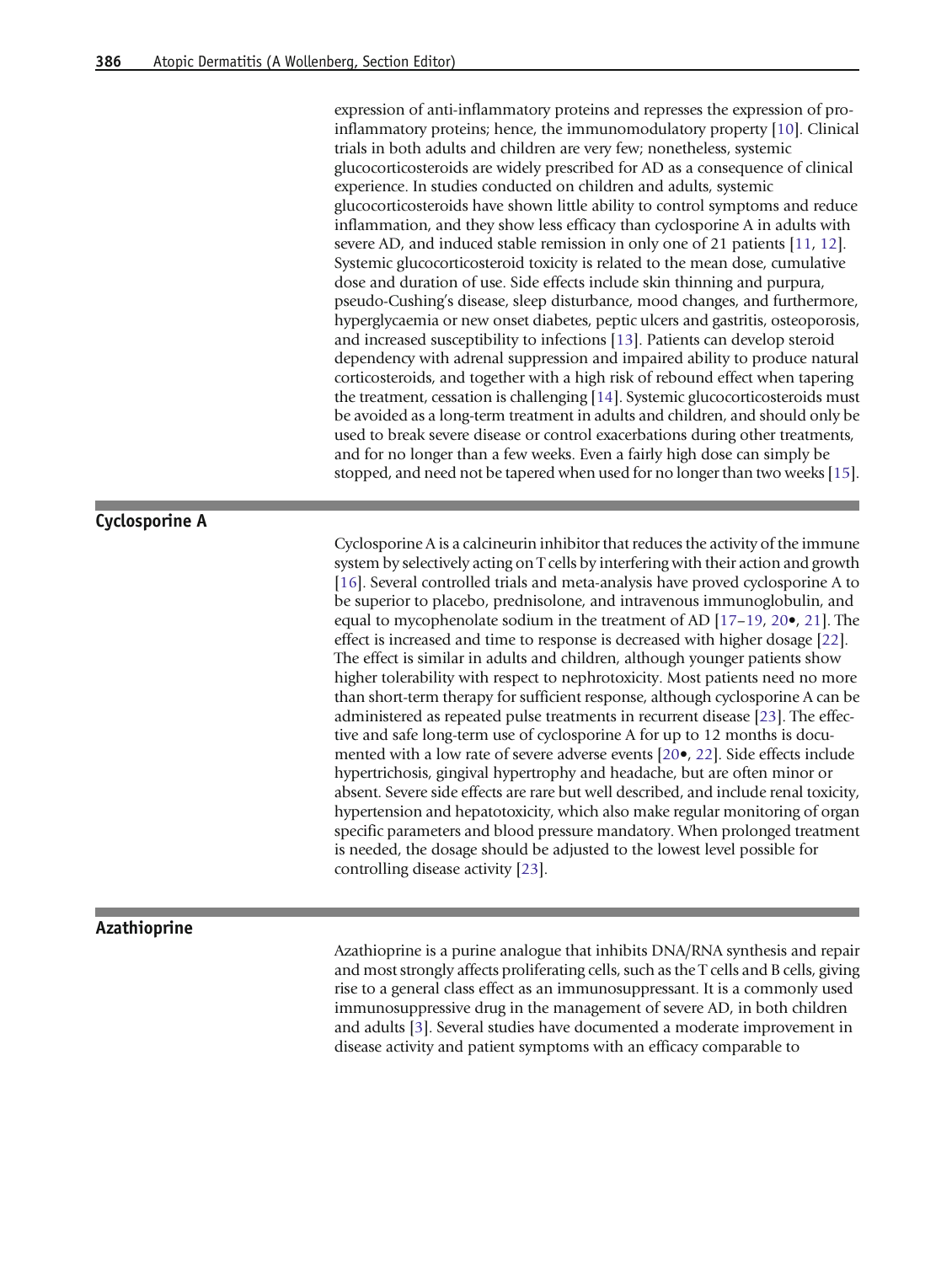methotrexate and superior to placebo [\[24,](#page-9-0) [25](#page-9-0)•, [26,](#page-10-0) [27\]](#page-10-0). In order to achieve adherence to the treatment among patients, it is important to inform them that clinical improvement of their AD can be seen as late as six to eight weeks after therapy is commenced. The slow on-set of action makes the drug a lesser choice in managing acute severe exacerbations. The main side effects include gastrointestinal disturbance, hepatotoxicity, viral infections, impaired liver function, slightly increased risk of cancer, especially non-melanoma skin cancers, and myelosuppression with lymphocytopenia as the most frequent outcome [\[26](#page-10-0)]. Myelosuppression can be related to a partial or total lack of thiopurine methyltransferase activity, and pre-treatment thiopurine methyltransferase activity determination or genotyping can be done [[28\]](#page-10-0). A second approach is a lowdose regimen at start-up with weekly laboratory monitoring. Patients with normal levels of thiopurine methyltransferase may also develop these side effects, and should also be followed with measurement of hematologic parameters and liver function tests at adequate intervals. In 2011, the US Food and Drug Administration (FDA) issued a black box warning on azathioprine concerning a potential increased risk of hepatosplenic T cell lymphoma. To date, this specific malignancy has not been registered in any patients with AD [[29](#page-10-0)].

#### Methotrexate

Methotrexate is a folic acid antagonist that inhibits cell division, DNA/RNA synthesis and repair and protein synthesis, altogether suppressing the activity of the immune system. Methotrexate has been used for decades in the treatment of severe AD, but only a few non-randomised controlled trial (RCT) studies have investigated the effect and treatment regimens. Thus recommendations have been based on open non-controlled case series and individual experiences [[30](#page-10-0)– [32](#page-10-0)]. A controlled study that compared methotrexate with azathioprine in adults showed that methotrexate significantly lowered AD severity and improved life quality [\[25](#page-9-0)•]. An open-label multi-centre study concluded that methotrexate in low doses can be considered as effective, relatively safe, and well-tolerated treatments for severe AD in children [[33](#page-10-0)•], and this finding is supported by a recent retrospective study [\[34](#page-10-0)]. The efficacy of methotrexate was comparable to both cyclosporine A and azathioprine [[25](#page-9-0)•, [33](#page-10-0)•]. As methotrexate is a very common drug in dermatology, the safety profile is well recognized, with nausea and increased liver enzymes as principal side effects, while cytopenia is of primary concern. Only very rarely, acute idiopathic pulmonary fibrosis is seen.

Any noteworthy impact on liver or bone marrow function should give cause to dose reduction or transient or total discontinuation of treatment. Relevant coadministration of 5 mg folic acid two days after the weekly dose of methotrexate can reduce subjective symptoms [\[35](#page-10-0)]. Subcutaneous administration can increase bioavailability and tolerability in most patients who do not respond to oral treatment or suffer from intolerable gastrointestinal side effects. As for azathioprine, patients should be informed that onset of action takes between two weeks and three months [\[30](#page-10-0)–[32](#page-10-0)]. One study suggests that patients who do not benefit from a moderate weekly dose (10–15 mg) of methotrexate over a three-month treatment period will probably not benefit from an increased dosage [\[30\]](#page-10-0). Methotrexate is generally well tolerated and is considered very safe for long-term treatment, based on experience and multiple studies including both adults and children suffering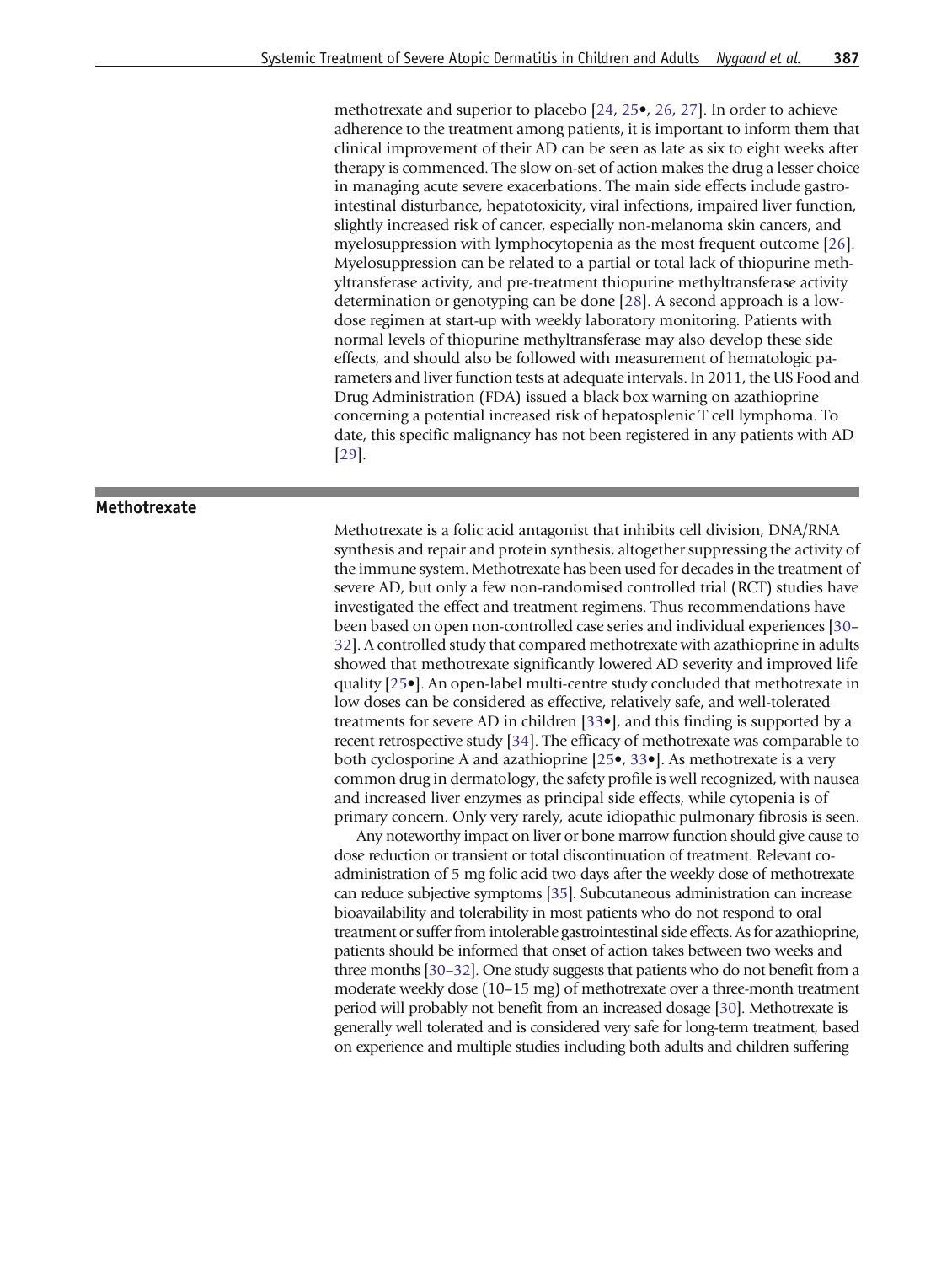from psoriasis or rheumatologic disease [\[36,](#page-10-0) [37](#page-10-0)]. Methotrexate is teratogenic and fertile women should use adequate contraception. The same is recommended for men treated with methotrexate living with a woman of childbearing potential.

#### Mycophenolate derivates

Mycophenolic acid reversibly inhibits inosine monophosphate dehydrogenase, leading to decreased B cell and T cell proliferation and immunosuppression. Mycophenolic acid may lead to immunosuppression through other mechanisms as well, by the induction of apoptosis of activated T lymphocytes and through inhibition of adhesion molecule expression and lymphocyte recruitment [[38\]](#page-10-0). Mycophenolate mofetil is shown to effectively reduce disease severity and have patients with severe AD have a sustained improvement during follow-up [[39](#page-10-0)–[41](#page-10-0)]. Up to 80 % of patients respond to treatment, and successful long-term treatment for up to 29 months has been reported [[42](#page-10-0)–[44\]](#page-10-0). One small open-label trial showed that enteric coated mycophenolate sodium was also effective in decreasing the severity of AD with few and tolerable adverse events [\[45\]](#page-10-0). Mycophenolate mofetil was equally effective compared to low-dose cyclosporine A in controlling symptoms of AD after inducing quick remission with high-dose cyclosporine A [[20](#page-9-0)•]. This RCT also showed a prolonged improvement of AD treated with mycophenolate sodium compared to cyclosporine A, although patients receiving mycophenolate sodium required more frequent rescue therapy for flare ups during the treatment period. Only a few side effects were reported and no serious adverse events occurred. One small case series reported no significant effect of mycophenolate mofetil in an especially refractory subgroup of patients with severe AD [[46](#page-10-0)]. Key side effects from treatment with mycophenolate derivates are gastrointestinal symptoms, including nausea, diarrhoea, and abdominal cramping—these decrease with the use of enteric-coated mycophenolate sodium and most patients will tolerate treatment if the daily dose is divided in two. Cytopenias are of major potential concern and patients undergoing treatment require regular monitoring [\[20](#page-9-0)•, [42,](#page-10-0) [43](#page-10-0)]. Lastly, an increased susceptibility to infections and liver enzyme abnormalities has been reported [[47\]](#page-10-0). This drug is teratogenic and should be used accordingly.

#### **Biologics**

#### Interferon-gamma

Interferon-gamma is a dimerised, soluble cytokine whose action in AD is poorly understood, but stems in part from its immunostimulatory and immunomodulatory effects [\[48](#page-10-0)]. Interferon-gamma has shown varying results in the treatment of severe AD [[49](#page-10-0)]. Several studies, including two RCTs, demonstrated a reduction in both signs and symptoms of AD [[50](#page-10-0)–[54\]](#page-11-0). Response rates were low in an open-label study, only showing an effect in patients having IgE levels below 1,500 IU/ml [\[55](#page-11-0)]. Differences in study designs make conclusions regarding the most optimal treatment strategy difficult. Side effects include granulocytopenia, fever, chills, myalgias, headache, and pain at the injection site; the flu-like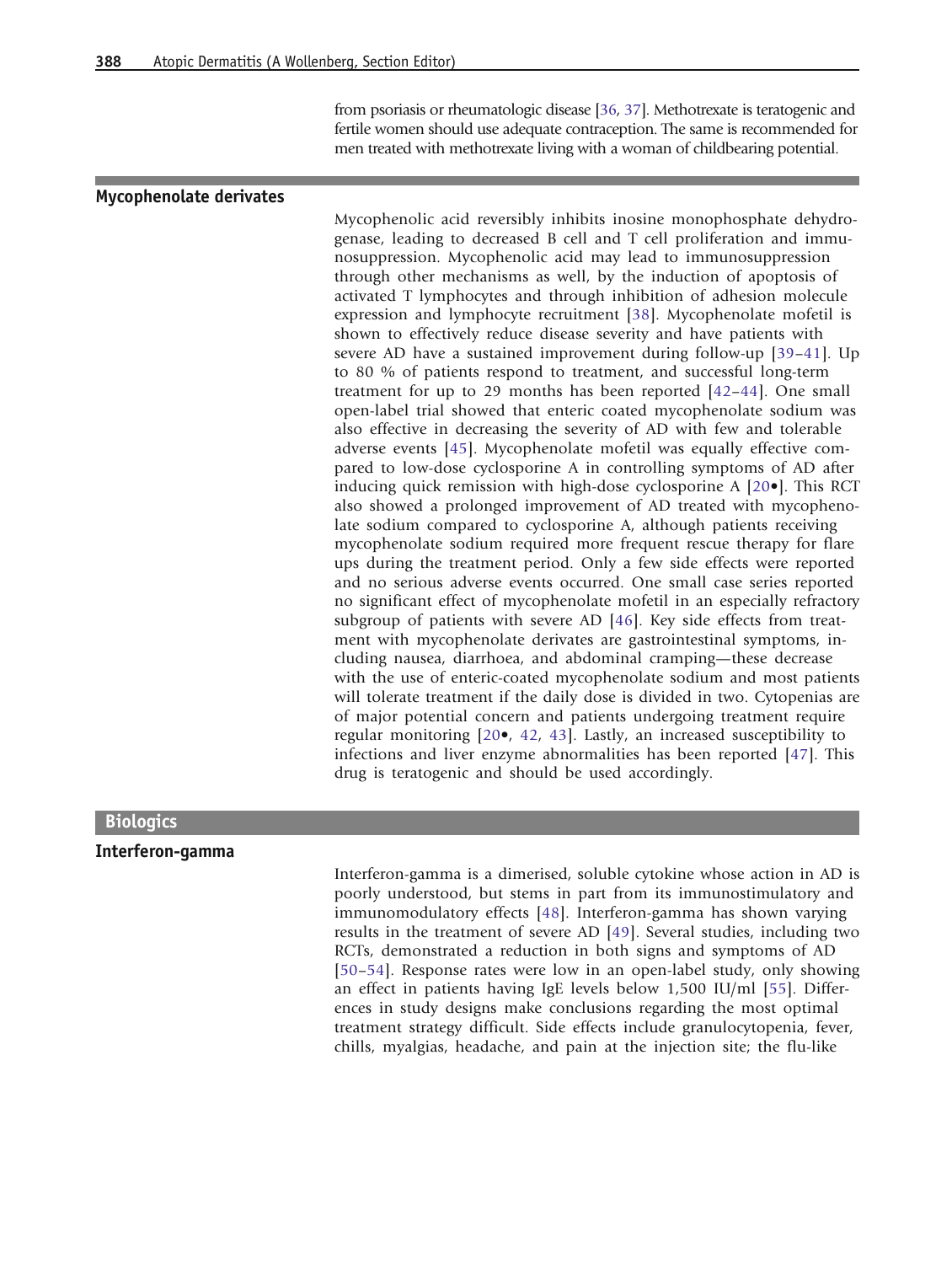symptoms can be prevented with administration of acetaminophen at bedtime the day prior to treatment [\[50](#page-10-0)]. The data suggest that interferon-gamma has only a limited role in the treatment of severe AD.

| Rituximab         |                                                                                                                                                                                                                                                                                                                                                                                                                                                                                                                                                                                                                                                                                                                                                                               |
|-------------------|-------------------------------------------------------------------------------------------------------------------------------------------------------------------------------------------------------------------------------------------------------------------------------------------------------------------------------------------------------------------------------------------------------------------------------------------------------------------------------------------------------------------------------------------------------------------------------------------------------------------------------------------------------------------------------------------------------------------------------------------------------------------------------|
|                   | Rituximab is an anti-CD20 monoclonal antibody that in a small, open un-<br>controlled study indicated a positive effect on the severity of AD. Six adults with<br>severe AD all experienced significant improvement of disease activity and<br>tolerated the treatment well [56]. This positive effect was not seen in a subse-<br>quent case report on two patients [57]. Side effects comprise fever, infusion<br>reactions, and increased rates of infection.                                                                                                                                                                                                                                                                                                              |
| Mepolizumab       |                                                                                                                                                                                                                                                                                                                                                                                                                                                                                                                                                                                                                                                                                                                                                                               |
|                   | This humanized monoclonal antibody that recognizes interleukin-5 was in-<br>vestigated in a randomized trial including 40 adults with moderate to severe AD<br>[58]. Two single doses of 750 mg mepolizumab did not result in significant<br>improvement in patients with AD, despite a significant decrease in peripheral<br>blood eosinophils. Only mild and temporary side effects were registered.                                                                                                                                                                                                                                                                                                                                                                        |
| <b>Omalizumab</b> |                                                                                                                                                                                                                                                                                                                                                                                                                                                                                                                                                                                                                                                                                                                                                                               |
|                   | Omalizumab is a recombinant DNA-derived humanized IgG1k monoclonal<br>antibody that specifically binds to free human immunoglobulin E in the blood<br>and interstitial fluid [59]. A number of case series describe a beneficial effect of<br>omalizumab in patients with moderate to severe AD [60-62]. Two studies<br>revealed a drastic effect of omalizumab in combination with either intravenous<br>immunoglobulin or rituximab [63, 64]. In contrast, an RCT study including 20<br>patients did not show superior effect of omalizumab compared to placebo in<br>patients suffering from chronic AD [65]. Side effects include injection site<br>reactions, anaphylaxis, and possible increased risk of cancer.                                                        |
| <b>Infliximab</b> |                                                                                                                                                                                                                                                                                                                                                                                                                                                                                                                                                                                                                                                                                                                                                                               |
|                   | Infliximab is a chimeric monoclonal antibody against tumour necrosis factor<br>alpha (TNF- $\alpha$ ). The effect of anti-TNF $\alpha$ treatment has been investigated in an<br>open-label study including nine patients [66]. It was reported to significantly<br>reduce severity and symptoms of AD during induction therapy in all patients,<br>but failed to sustain this effect during long-term maintenance therapy. In<br>addition there have been reports on poor effect and even exacerbations of AD<br>linked to anti-TNF $\alpha$ treatment, and furthermore, patients with psoriasis have<br>shown AD-like eruptions upon treatment with infliximab [67–70]. Infliximab<br>therapy is associated with risks of infusion reactions, infections, and<br>malignancy. |
|                   |                                                                                                                                                                                                                                                                                                                                                                                                                                                                                                                                                                                                                                                                                                                                                                               |
| Alefacept         | Alefacept is a fusion protein that binds CD2, and selectively inhibits T cell                                                                                                                                                                                                                                                                                                                                                                                                                                                                                                                                                                                                                                                                                                 |

activation, and induces apoptosis of memory T cells. In two pilot studies of ten and nine adult patients with moderate to severe AD [[71,](#page-11-0) [72](#page-11-0)], alefacept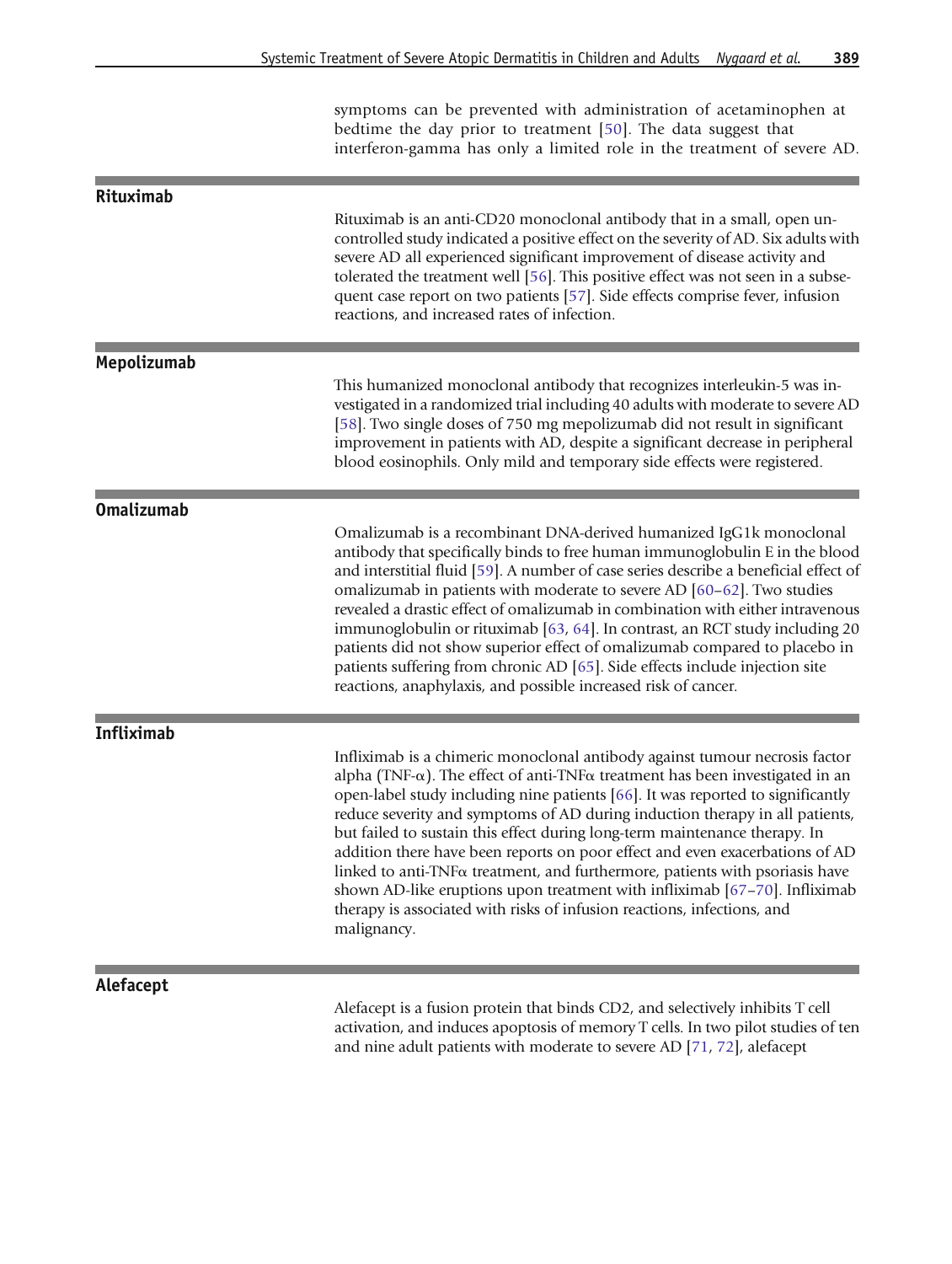decreased severity by 78 % in the first study, while in the second study only two patients experienced significant reduction in AD severity, and in one patient there was increased disease activity. Importantly, two of the participants withdrew as a result of AD exacerbation.

#### Tocilizumab

Tocilizumab is an interleukin-6 receptor antagonist investigated in a case series including three adult AD patients with disease refractory to topical treatment [[73](#page-11-0)]. Two of these had failed cyclosporine A therapy, but no other systemic treatment had been tried in any of the patients. All experienced declining disease activity and could taper topical treatment; however, treatment led to severe infections.

#### Dupilumab

An antibody directed against the interleukin-4 receptor has shown promising results, with significant dose-related declines of AD severity and both reduction of body surface area affected and EASI score compared to placebo [\[74,](#page-11-0) [75](#page-11-0)]. The drug is currently being tested in phase III studies.

#### Intravenous immunoglobulin

Intravenous immunoglobulin contains the pooled, polyvalent, IgG antibodies extracted from plasma of blood donors. The mode of action of intravenous immunoglobulin is not fully elucidated but is believed to involve the inhibitory Fc receptor [[76\]](#page-11-0). There are a number of cases and small studies showing a beneficial effect of intravenous immunoglobulin on severe recalcitrant AD [[77](#page-11-0), [78](#page-12-0)]; however, these are opposed by reports showing little or no improvement [[79](#page-12-0), [80](#page-12-0)]. A single RCT from 2011 including 40 paediatric patients documented a significant reduction in disease severity compared to placebo. Relapse of the disease occurred around six months after discontinuing treatment [\[81\]](#page-12-0). Consistent with other literature evaluating the use of intravenous immunoglobulin in patients with immunodeficiencies, hematologic disease or Kawasaki syndrome, the best response is seen in children [[78,](#page-12-0) [82](#page-12-0), [83\]](#page-12-0). Side effects are seen in up to 20 % of infusions of intravenous immunoglobulin, but most are mild and transient, and serious adverse events are uncommon. Common side effects are malaise, fever, chills, headache, dyspnoea, and urticaria. These reactions often respond to temporary discontinuation of the infusion and NSAIDs, antihistamines, or glucocorticoids can be helpful in some cases.

#### Extracorporeal photopheresis

Extracorporeal photopheresis involves the collection of white blood cells with subsequent exposure to a photosensitizer, 8-methoxypsoralen, and ultraviolet A radiation. It is speculated that the immunosuppressive action of the procedure may derive from preferential apoptosis of activated or abnormal T cells [[84](#page-12-0)]. Treatment with extracorporeal photopheresis suggests a beneficial effect in patients suffering from severe refractory AD, but has only been investigated in eight small studies [\[85](#page-12-0)–[91](#page-12-0)]. In the largest study of 35 patients with severe, refractory AD, extracorporeal photopheresis led to a significant decrease in the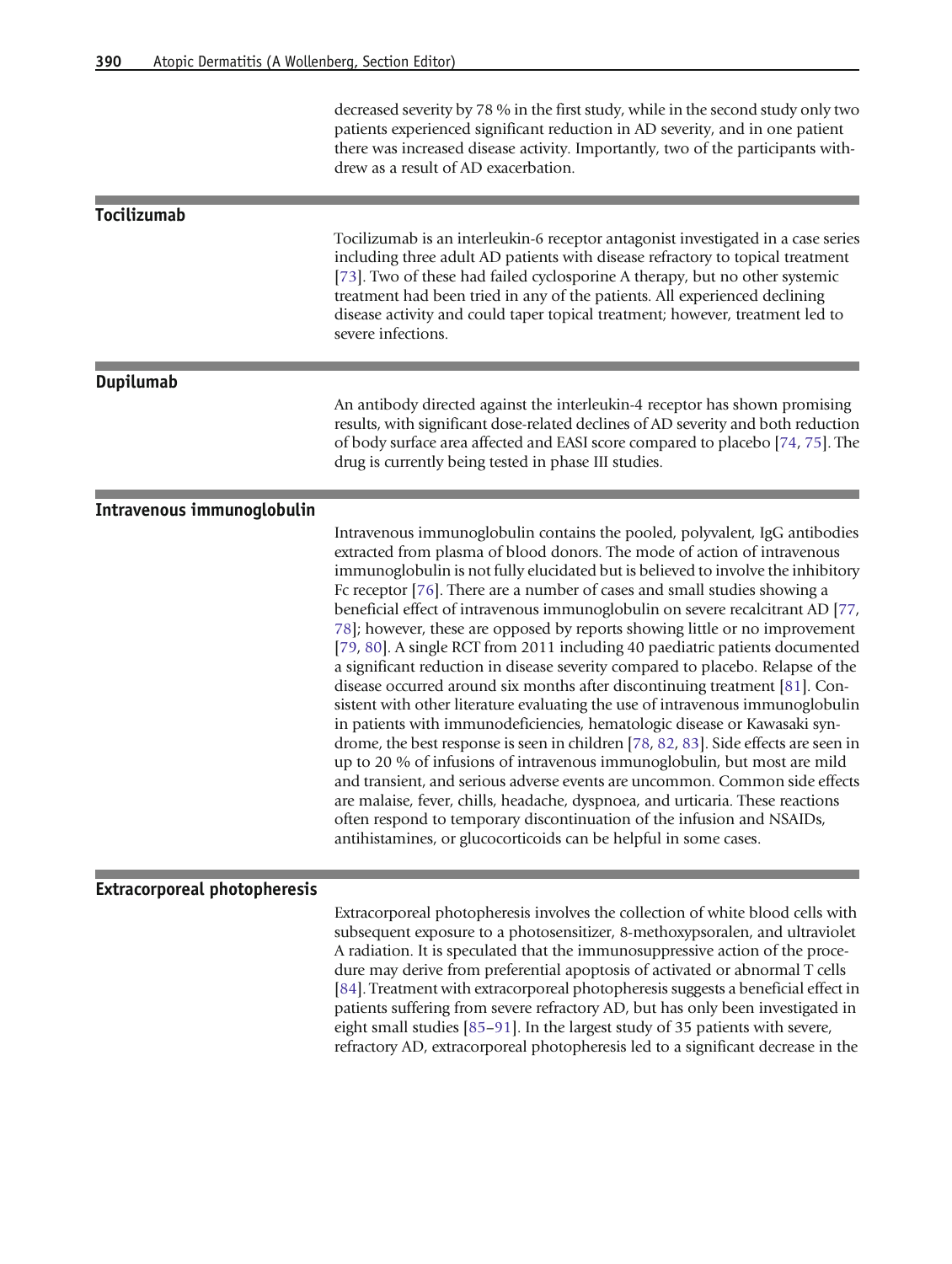disease severity score [[88](#page-12-0)]. There is some indication that the use of extracorporeal photopheresis has a bigger impact on subject symptoms like pruritus than on objective signs of disease activity [\[92\]](#page-12-0).

#### Allergen-specific immunotherapy

The use of allergen-specific immunotherapy in allergic rhinitis is well documented, and as patients suffering from severe AD often have concomitant type I allergies causing allergic rhinitis and/or asthma, the use of allergen-specific immunotherapy in AD is meaningful [[93](#page-12-0)]. One RCT investigated the efficacy of allergen-specific immunotherapy in patients with AD and allergy to house dust mites [\[94\]](#page-12-0). During a one-year treatment period, AD severity significantly decreased in a dose-dependent manner. This is supported by two other studies showing beneficial effect on AD severity when concomitant mite or pollen allergy was treated with either house dust mite or birch pollen extract, respectively. It should be noted that allergen-specific immunotherapy was of no benefit to AD patients without type I allergy [\[95](#page-12-0), [96](#page-12-0)]. Side effects are related to administration route, and are mild and transient, including local reactions like oral pruritus or redness, pruritus and swelling.

#### Immunoadsorption

Immunoadsorption has been established as an effective and specific tool to remove immunoglobulin and immune complexes from the blood [[97\]](#page-12-0). One open-label pilot study enrolled 12 adults with severe AD [\[98\]](#page-12-0). A total of ten immunoadsorptions were applied on five consecutive days in week 1 and week 5. All patients completing therapy (two drop-outs) experienced very significant reduction in both SCORAD and pruritus at week 13. One patient had a severe adverse event in the form of Staphylococcus aureus septicaemia. RCTs and larger studies on both adults and children are needed.

## Discussion and conclusion

The high prevalence of AD implies that dermatologists frequently encounter severe cases of AD, even if it is only a small subset of the total number of AD cases. AD is caused by a complex interaction of both an inborn and an acquired barrier and immune dysfunction. No matter which systemic therapy is chosen, it should therefore never be unaccompanied. Systemic therapy should be accompanied by use of relevant skin emollients, avoidance of triggering factors, written and/or oral patient education, practical demonstration by an educated nurse, and very often, a topical treatment like corticosteroids or calcineurin inhibitors [\[14](#page-9-0)]. No registered systemic treatment option fulfils every need; and both patients and dermatologist are regularly faced with an absent or poor response to a given systemic therapy. This should not lead to the conclusion that any systemic treatment option will fail; rather, it should motivate the expert to collaborate with the patient to find a second, third or even fourth alternative. Systemic non-steroidal treatment options with grade A or B evidence include cyclosporine A, azathioprine, methotrexate and mycophenolate mofetil [[99](#page-12-0)••, [100](#page-12-0)••]; yet, as this review demonstrates, several other therapies, including newcomers in the field of biologics, look promising. When a patient is suitable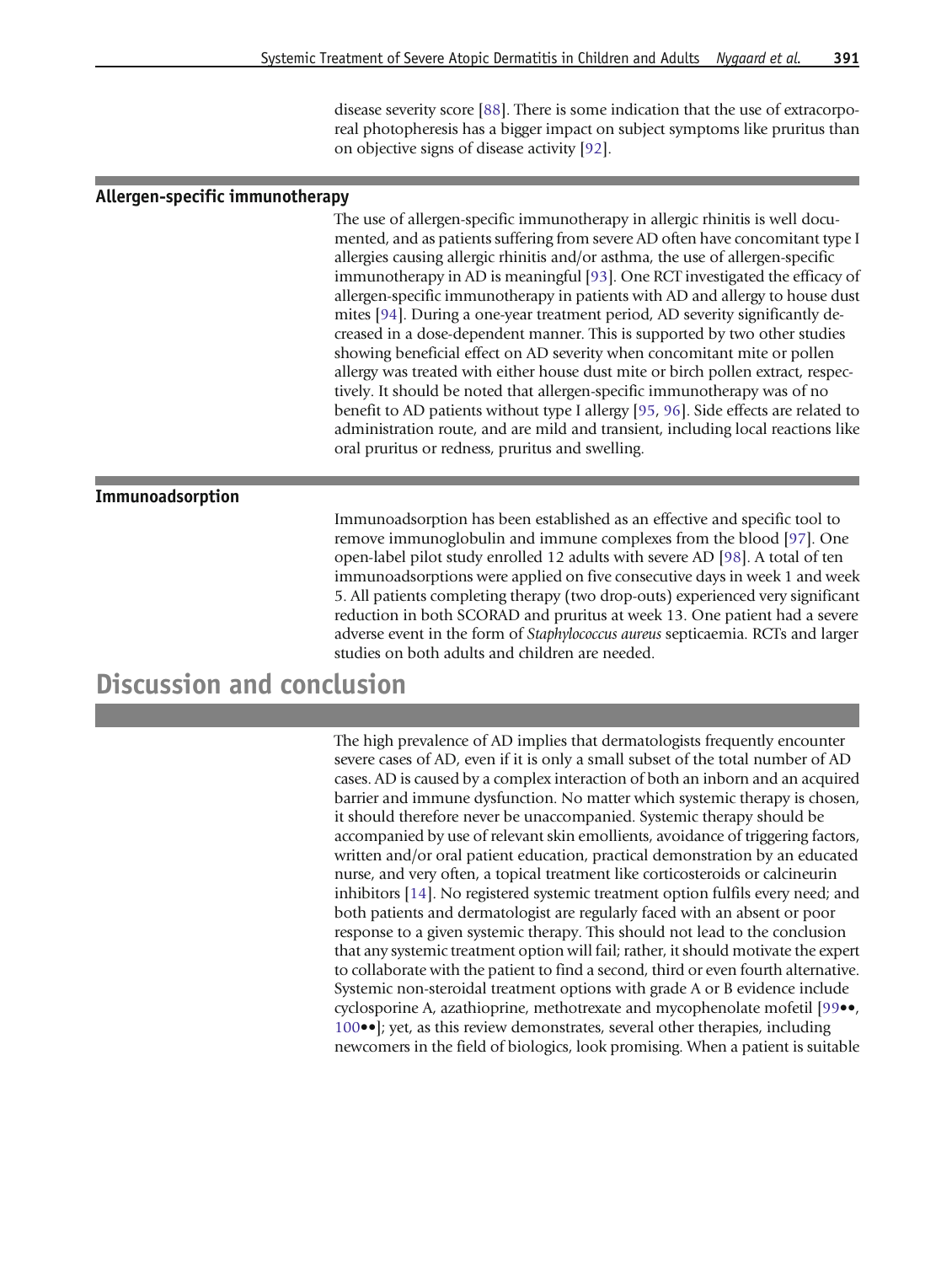<span id="page-8-0"></span>for systemic therapy, the choice of agent will depend not only on a possible licensing in the given country, but also on what is feasible in the given clinical setting, and most importantly, on the patient's sex, age, medical history, AD phenotype, comorbidities and expected level of adherence. The aim of the present review is to allow the clinician to make an informed choice about approach and systemic agent appropriate to the clinical situation at hand, rather than to claim which approach and systemic agent is correct in a given case. Clinicians are encouraged to go even further when standard regimens fail and to explore the literature in their search for productive therapeutic approaches. Lastly, we believe that a brighter future is in store for all AD patients, because basic research discoveries like the loss of function mutations in the filaggrin gene and new insights into the complex interaction between a skewed immunological response and a disrupted skin barrier function cast light over key factors in AD and have the potential to accelerate development of impending new drugs. An indication of how this may already be underway is verified by accessing clinicaltrials.gov, which on 16 June 2014 had no less than 19 open studies testing systemic treatment in AD patients, many of which involve new biologics.

## Compliance with Ethics Guidelines

#### Conflict of Interest

Uffe Nygaard declares no conflict of interest. Christian Vestergaard is an investigator/speaker/advisor for Astellas, Leo Pharma, Abbvie, MSD, MEDA pharma, GSK. Mette Søndergaard Deleuran is a speaker and/or advisor for AbbVie A/S, MSD, Pierre fabre Dermo-cosmetique, Meda Pharma, Leo Pharma and Regenero.

#### Human and Animal Rights and Informed Consent

This article does not contain any studies with human or animal subjects performed by any of the authors.

Funding Sources None.

#### Author Contributions

All authors have participated sufficiently in the work to take public responsibility for its contents as stated at [http://www.publicationethics.org.uk](http://www.publicationethics.org.uk/)

### References and Recommended Reading

Papers of particular interest, published recently, have been highlighted as:

- Of importance
- •• Of major importance
- 1. Flohr C, Mann J. New insights into the epidemiology of childhood atopic dermatitis. Allergy. 2014;69(1):3–16. PubMed PMID: 24417229.
	- 2. Garmhausen D, Hagemann T, Bieber T, Dimitriou I, Fimmers R, Diepgen T, et al. Characterization of different courses of atopic dermatitis in adolescent and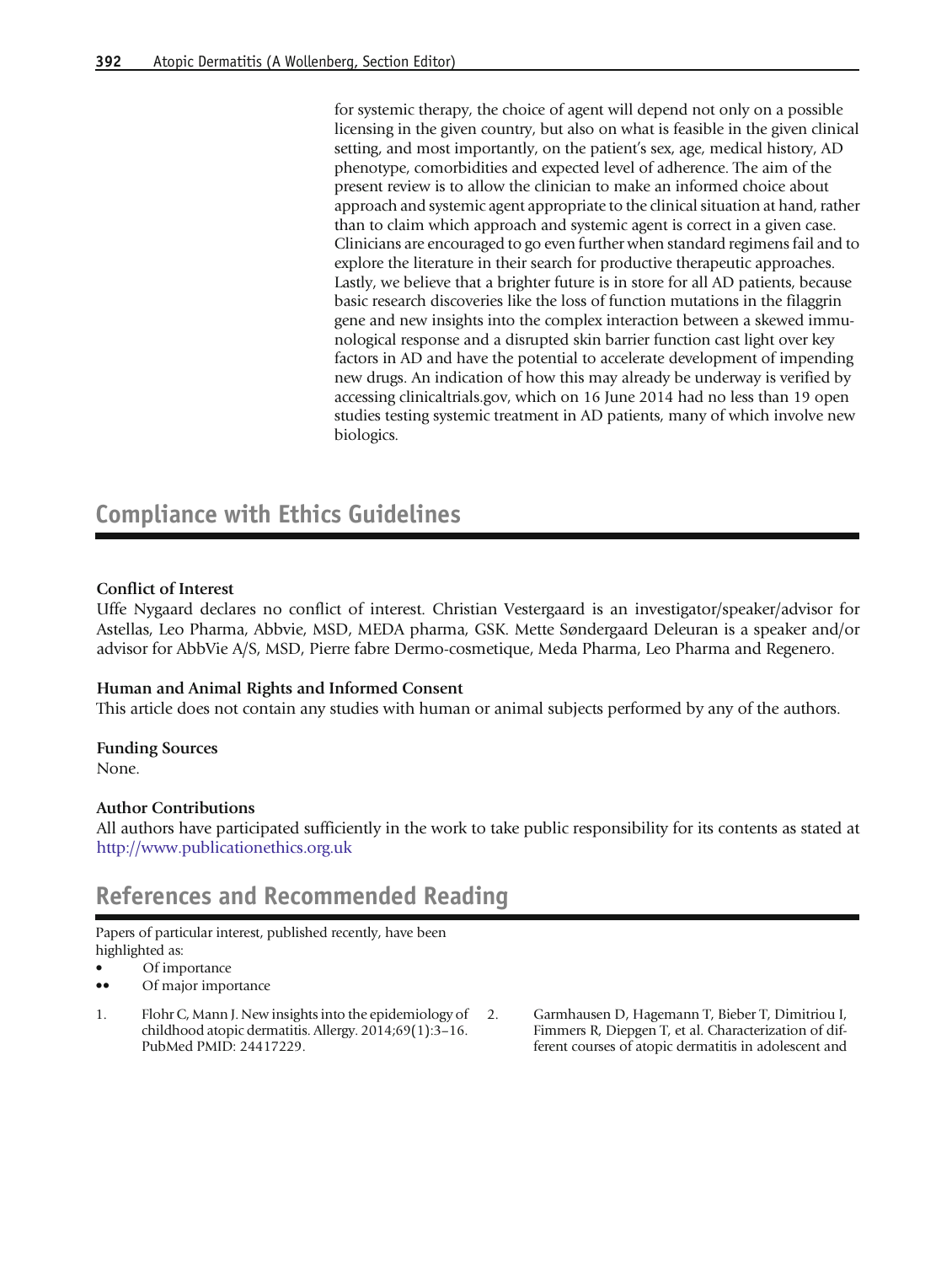adult patients. Allergy. 2013;68(4):498–506. PubMed PMID: 23452057.

- <span id="page-9-0"></span>3. Darsow U, Wollenberg A, Simon D, Taieb A, Werfel T, Oranje A, et al. ETFAD/EADV eczema task force 2009 position paper on diagnosis and treatment of atopic dermatitis. J Eur Acad Dermatol Venereol. 2010;24(3):317–28. PubMed PMID: 19732254.
- 4. Severity scoring of atopic dermatitis: the SCORAD index. Consensus Report of the European Task Force on Atopic Dermatitis. Dermatol (Basel, Switzerland). 1993;186(1):23–31. PubMed PMID: 8435513.
- 5. Hanifin JM, Thurston M, Omoto M, Cherill R, Tofte SJ, Graeber M. The eczema area and severity index (EASI): assessment of reliability in atopic dermatitis. EASI Evaluator Group Exp Dermatol. 2001;10(1):11–8. PubMed PMID: 11168575.
- 6. Siegfried E, Korman N, Molina C, Kianifard F, Abrams K. Safety and efficacy of early intervention with pimecrolimus cream 1 % combined with corticosteroids for major flares in infants and children with atopic dermatitis. J Dermatol Treat. 2006;17(3):143– 50. PubMed PMID: 16854753.
- 7. Berth-Jones J. Six area, six sign atopic dermatitis (SASS AD) severity score: a simple system for monitoring disease activity in atopic dermatitis. Br J Dermatol. 1996;135 Suppl 48:25–30. PubMed PMID: 8881901.
- 8. Mancini AJ, Kaulback K, Chamlin SL. The socioeconomic impact of atopic dermatitis in the United States: a systematic review. Pediatr Dermatol. 2008;25(1):1– 6. PubMed PMID: 18304144.
- 9. Leung DY, Bieber T. Atopic dermatitis. Lancet. 2003;361(9352):151–60. PubMed PMID: 12531593.
- 10. Rhen T, Cidlowski JA. Antiinflammatory action of glucocorticoids—new mechanisms for old drugs. New Engl J Med. 2005;353(16):1711–23. PubMed PMID: 16236742.
- 11. La Rosa M, Musarra I, Ranno C, Maiello N, Negri L, del Giudice Jr MM, et al. A randomized, double-blind, placebo-controlled, crossover trial of systemic flunisolide in the treatment of children with severe atopic dermatitis. Curr Ther Res. 1995;56(7):720–6.
- 12. Schmitt J, Schäkel K, Fölster-Holst R, Bauer A, Oertel R, Augustin M, et al. Prednisolone vs. Ciclosporin for severe adult eczema. An investigator-initiated doubleblind placebo-controlled multicentre trial. Br J Dermatol. 2010;162(3):661–8.
- 13. Saag KG, Koehnke R, Caldwell JR, Brasington R, Burmeister LF, Zimmerman B, et al. Low dose longterm corticosteroid therapy in rheumatoid arthritis: an analysis of serious adverse events. Am J Med. 1994;96(2):115–23. PubMed PMID: 8109596.
- 14. Deleuran MS, Vestergaard C. Therapy of severe atopic dermatitis in adults. J der Deutschen Dermatologischen Gesellschaft = J German Soc Dermatology. 2012;10(6):399–406.
- 15. Richter B, Neises G, Clar C. Glucocorticoid withdrawal schemes in chronic medical disorders. A systematic

review. Endocrinol Metab Clin N Am. 2002;31(3):751–78. PubMed PMID: 12227130.

- 16. Amor KT, Ryan C, Menter A. The use of cyclosporine in dermatology: part I. J Am Acad Dermatol. 2010;63(6):925–46. quiz 47–8. PubMed PMID: 21093659.
- 17. Salek MS, Finlay AY, Luscombe DK, Allen BR, Berth-Jones J, Camp RD, et al. Cyclosporin greatly improves the quality of life of adults with severe atopic dermatitis. A randomized, double-blind, placebo-controlled trial. Br J Dermatol. 1993;129(4):422–30.
- 18. van Joost T, Heule F, Korstanje M, van den Broek MJ, Stenveld HJ, van Vloten WA. Cyclosporin in atopic dermatitis: a multicentre placebo-controlled study. Br J Dermatol. 1994;130(5):634–40. PubMed PMID: 8204472.
- 19. Berth-Jones J, Finlay AY, Zaki I, Tan B, Goodyear H, Lewis-Jones S, et al. Cyclosporine in severe childhood atopic dermatitis: a multicenter study. J Am Acad Dermatol. 1996;34(6):1016–21. PubMed PMID: 8647967.
- 20.• Haeck IM, Knol MJ, Ten Berge O, van Velsen SG, de Bruin-Weller MS, Bruijnzeel-Koomen CA. Entericcoated mycophenolate sodium versus cyclosporin a as long-term treatment in adult patients with severe atopic dermatitis: a randomized controlled trial. J Am Acad Dermatol. 2011;64(6):1074–84. PubMed PMID: 21458107.

One of the three most important RCTs on comparative efficacy and safety of systemic immunosupressives.

- 21. Schmitt J, Schmitt N, Meurer M. Cyclosporin in the treatment of patients with atopic eczema - a systematic review and meta-analysis. J Eur Acad Dermatol Venereol. 2007;21(5):606–19. PubMed PMID: 17447974.
- 22. Zonneveld IM, De Rie MA, Beljaards RC, Van Der Rhee HJ, Wuite J, Zeegelaar J, et al. The long-term safety and efficacy of cyclosporin in severe refractory atopic dermatitis: a comparison of two dosage regimens. Br J Dermatol. 1996;135 Suppl 48:15–20. PubMed PMID: 8881899.
- 23. Mrowietz U, Klein CE, Reich K, Rosenbach T, Ruzicka T, Sebastian M, et al. Cyclosporine therapy in dermatology. J der Deutschen Dermatologischen Gesellschaft = J German Soc Dermatol: JDDG. 2009;7(5):474–9. PubMed PMID: 19302564.
- 24. Schram ME, Borgonjen RJ, Bik CM, van der Schroeff JG, van Everdingen JJ, Spuls PI. Off-label use of azathioprine in dermatology: a systematic review. Arch Dermatol. 2011;147(4):474–88. PubMed PMID: 21482898.
- 25.• Schram ME, Roekevisch E, Leeflang MM, Bos JD, Schmitt J, Spuls PI. A randomized trial of methotrexate versus azathioprine for severe atopic eczema. J Allergy Clin Immunol. 2011;128(2):353–9. PubMed PMID: 21514637.

One of the three most important RCTs on comparative efficacy and safety of systemic immunosupressives.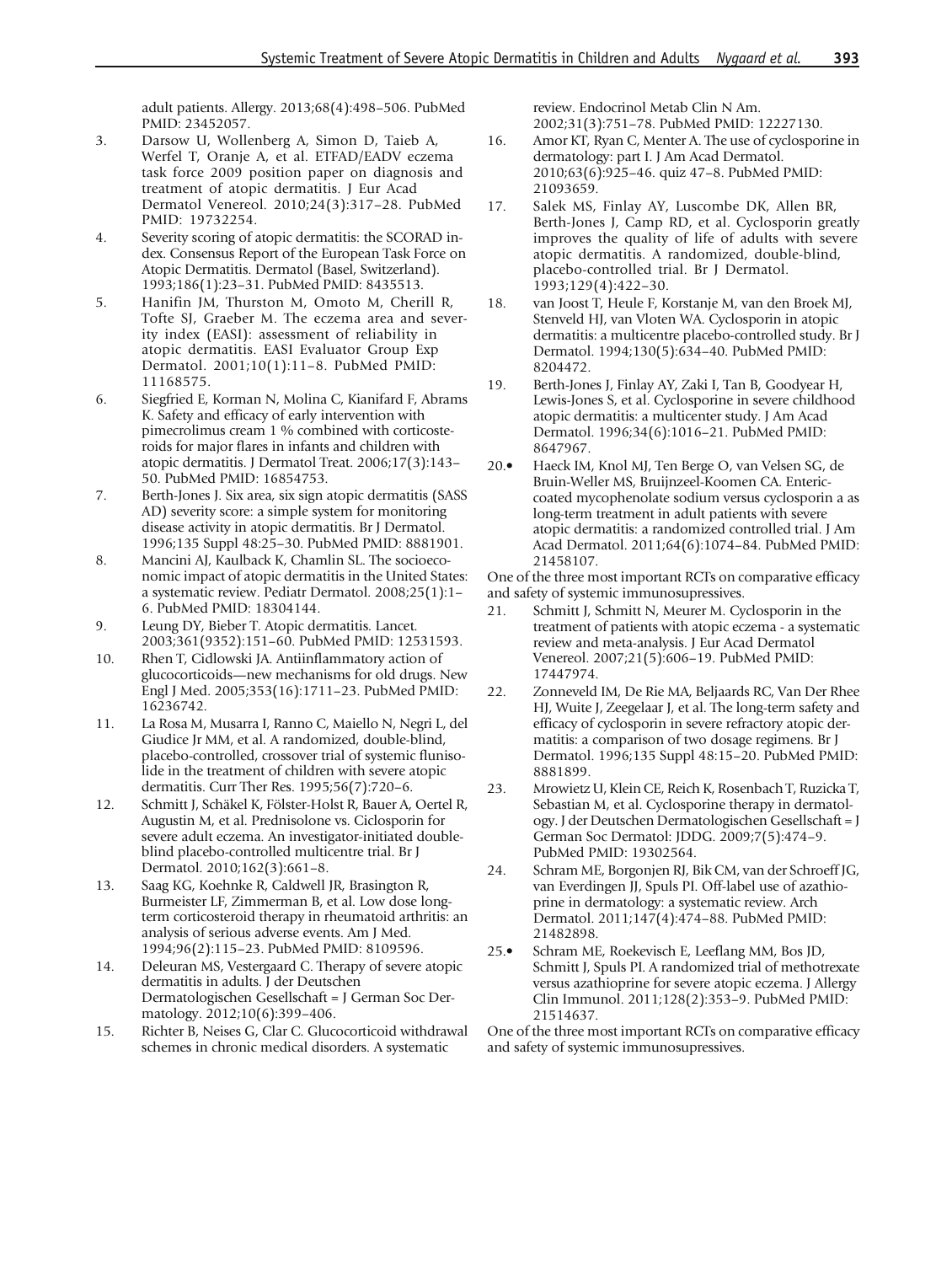- <span id="page-10-0"></span>26. Berth-Jones J, Takwale A, Tan E, Barclay G, Agarwal S, Ahmed I, et al. Azathioprine in severe adult atopic dermatitis: a double-blind, placebo-controlled, crossover trial. Br J Dermatol. 2002;147(2):324–30. PubMed PMID: 12174106.
- 27. Meggitt SJ, Gray JC, Reynolds NJ. Azathioprine dosed by thiopurine methyltransferase activity for moderateto-severe atopic eczema: a double-blind, randomised controlled trial. Lancet. 2006;367(9513):839–46. PubMed PMID: 16530578.
- 28. Simon D, Bieber T. Systemic therapy for atopic dermatitis. Allergy. 2013 Dec 20. PubMed PMID: 24354911.
- 29. Denby KS, Beck LA. Update on systemic therapies for atopic dermatitis. Curr Opin Allergy Clin Immunol. 2012;12(4):421–6. PubMed PMID: 22622476.
- 30. Weatherhead SC, Wahie S, Reynolds NJ, Meggitt SJ. An open-label, dose-ranging study of methotrexate for moderate-to-severe adult atopic eczema. Br J Dermatol. 2007;156(2):346–51. PubMed PMID: 17223876.
- 31. Goujon C, Berard F, Dahel K, Guillot I, Hennino A, Nosbaum A, et al. Methotrexate for the treatment of adult atopic dermatitis. Eur J Dermatol. 2006;16(2):155–8. PubMed PMID: 16581567.
- 32. Lyakhovitsky A, Barzilai A, Heyman R, Baum S, Amichai B, Solomon M, et al. Low-dose methotrexate treatment for moderate-to-severe atopic dermatitis in adults. J Eur Acad Dermatol Venereol. 2010;24(1):43– 9. PubMed PMID: 19552716.
- 33.• El-Khalawany MA, Hassan H, Shaaban D, Ghonaim N, Eassa B. Methotrexate versus cyclosporine in the treatment of severe atopic dermatitis in children: a multicenter experience from Egypt. Eur J Pediatr. 2013;172(3):351–6. PubMed PMID: 23229188,

One of the three most important RCTs on comparative efficacy and safety of systemic immunosupressives.

- 34. Deo M, Yung A, Hill S, Rademaker M. Methotrexate for treatment of atopic dermatitis in children and adolescents. Int J Dermatol. 2014. PubMed PMID: 24602088.
- 35. Ortiz Z, Shea B, Suarez-Almazor ME, Moher D, Wells GA, Tugwell P. The efficacy of folic acid and folinic acid in reducing methotrexate gastrointestinal toxicity in rheumatoid arthritis. A metaanalysis of randomized controlled trials. J Rheumatol. 1998;25(1):36–43. PubMed PMID: 9458200.
- 36. Dogra S, Mahajan R. Systemic methotrexate therapy for psoriasis: past, present and future. Clin Exp Dermatol. 2013;38(6):573–88. PubMed PMID: 23837932.
- 37. Weinblatt ME. Methotrexate in rheumatoid arthritis: a quarter century of development. Trans Am Clin Climatol Assoc. 2013;124:16–25. PubMed PMID: 23874006. Pubmed Central PMCID: PMC3715949.
- 38. Allison AC, Eugui EM. Mycophenolate mofetil and its mechanisms of action. Immunopharmacology. 2000;47(2–3):85–118. PubMed PMID: 10878285.
- 39. Grundmann-Kollmann M, Korting HC, Behrens S, Leiter U, Krahn G, Kaufmann R, et al. Successful

treatment of severe refractory atopic dermatitis with mycophenolate mofetil. Br J Dermatol. 1999;141(1):175–6. PubMed PMID: 10417549.

- 40. Heller M, Shin HT, Orlow SJ, Schaffer JV. Mycophenolate mofetil for severe childhood atopic dermatitis: experience in 14 patients. Br J Dermatol. 2007;157(1):127–32. PubMed PMID: 17489974.
- 41. Neuber K, Schwartz I, Itschert G, Dieck AT. Treatment of atopic eczema with oral mycophenolate mofetil. Br J Dermatol. 2000;143(2):385–91. PubMed PMID: 10951150.
- 42. Grundmann-Kollmann M, Podda M, Ochsendorf F, Boehncke WH, Kaufmann R, Zollner TM. Mycophenolate mofetil is effective in the treatment of atopic dermatitis. Arch Dermatol. 2001;137(7):870–3. PubMed PMID: 11453805.
- 43. Murray ML, Cohen JB. Mycophenolate mofetil therapy for moderate to severe atopic dermatitis. Clin Exp Dermatol. 2007;32(1):23–7. PubMed PMID: 17059445.
- 44. Benez A, Fierlbeck G. Successful long-term treatment of severe atopic dermatitis with mycophenolate mofetil. Br J Dermatol. 2001;144(3):638–9. PubMed PMID: 11260038.
- 45. van Velsen SG, Haeck IM, Bruijnzeel-Koomen CA, de Bruin-Weller MS. First experience with enteric-coated mycophenolate sodium (myfortic) in severe recalcitrant adult atopic dermatitis: an open label study. Br J Dermatol. 2009;160(3):687–91. PubMed PMID: 19120337.
- 46. Hansen ER, Buus S, Deleuran M, Andersen KE. Treatment of atopic dermatitis with mycophenolate mofetil. Br J Dermatol. 2000;143(6):1324–6. PubMed PMID: 11122047.
- 47. Hantash B, Fiorentino D. Liver enzyme abnormalities in patients with atopic dermatitis treated with mycophenolate mofetil. Arch Dermatol. 2006;142(1):109– 10. PubMed PMID: 16415398.
- 48. Gray PW, Goeddel DV. Structure of the human immune interferon gene. Nature. 1982;298(5877):859– 63. PubMed PMID: 6180322.
- 49. Schmitt J, Schakel K, Schmitt N, Meurer M. Systemic treatment of severe atopic eczema: a systematic review. Acta Derm Venereol. 2007;87(2):100–11. PubMed PMID: 17340015.
- 50. Hanifin JM, Schneider LC, Leung DY, Ellis CN, Jaffe HS, Izu AE, et al. Recombinant interferon gamma therapy for atopic dermatitis. J Am Acad Dermatol. 1993;28(2 Pt 1):189–97. PubMed PMID: 8432915.
- 51. Schneider LC, Baz Z, Zarcone C, Zurakowski D. Longterm therapy with recombinant interferon-gamma (rIFNgamma) for atopic dermatitis. Allergy Asthma Immunol. 1998;80(3):263–8. PubMed PMID: 9532976.
- 52. Reinhold U, Kukel S, Brzoska J, Kreysel HW. Systemic interferon gamma treatment in severe atopic dermatitis. J Am Acad Dermatol. 1993;29(1):58–63. PubMed PMID: 8315079.
- 53. Jang IG, Yang JK, Lee HJ, Yi JY, Kim HO, Kim CW, et al. Clinical improvement and immunohistochemical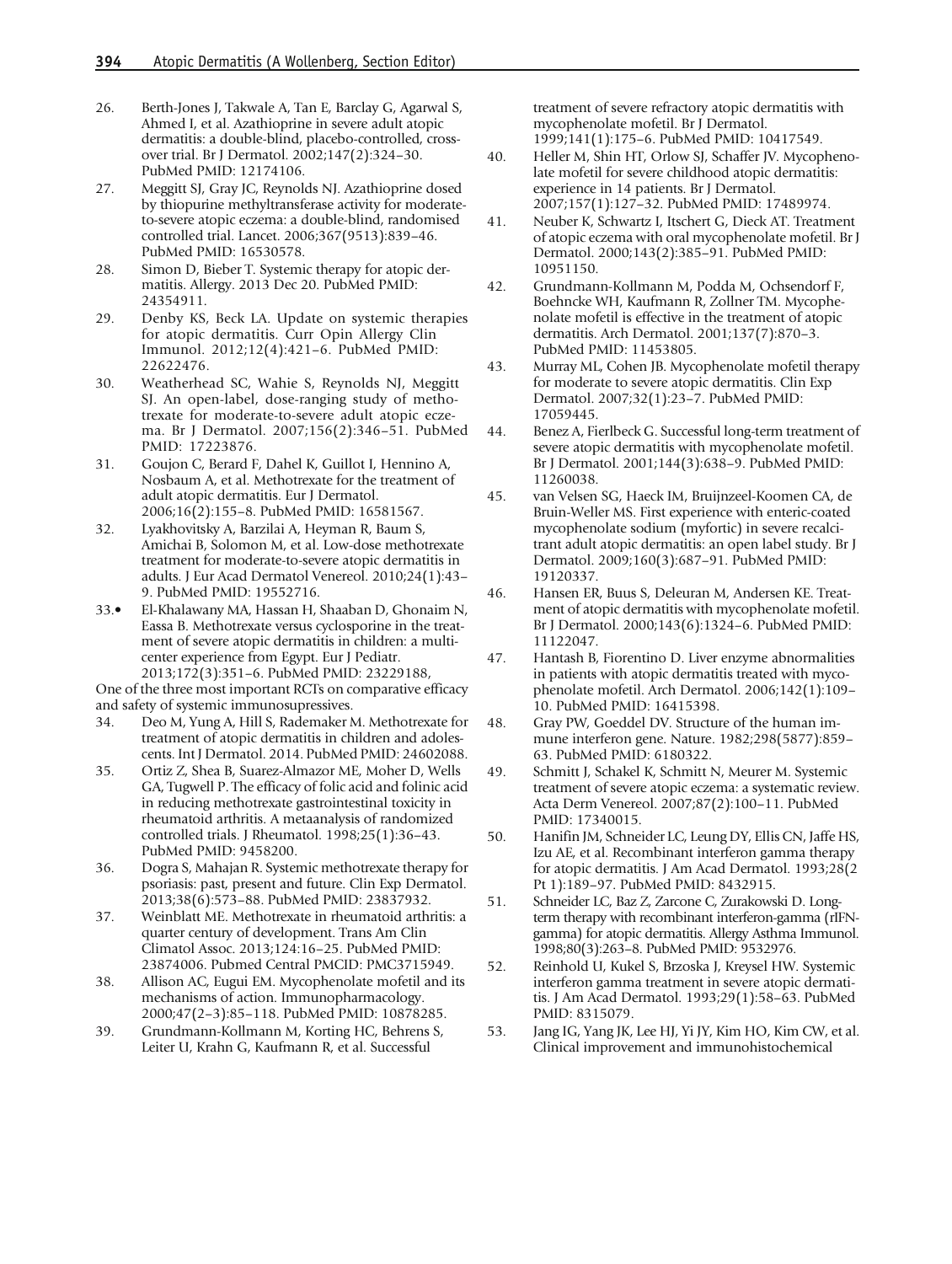<span id="page-11-0"></span>findings in severe atopic dermatitis treated with interferon gamma. J Am Acad Dermatol. 2000;42(6):1033– 40. PubMed PMID: 10827410.

- 54. Stevens SR, Hanifin JM, Hamilton T, Tofte SJ, Cooper KD. Long-term effectiveness and safety of recombinant human interferon gamma therapy for atopic dermatitis despite unchanged serum IgE levels. Arch Dermatol. 1998;134(7):799–804. PubMed PMID: 9681342.
- 55. Noh GW, Lee KY. Blood eosinophils and serum IgE as predictors for prognosis of interferon-gamma therapy in atopic dermatitis. Allergy. 1998;53(12):1202–7. PubMed PMID: 9930598.
- 56. Simon D, Hosli S, Kostylina G, Yawalkar N, Simon HU. Anti-CD20 (rituximab) treatment improves atopic eczema. J Allergy Clin Immunol. 2008;121(1):122–8. PubMed PMID: 18206507.
- 57. Sediva A, Kayserova J, Vernerova E, Polouckova A, Capkova S, Spisek R, et al. Anti-CD20 (rituximab) treatment for atopic eczema. J Allergy Clin Immunol. 2008;121(6):1515–6. author reply 6–7. PubMed PMID: 18410962.
- 58. Oldhoff JM, Darsow U, Werfel T, Katzer K, Wulf A, Laifaoui J, et al. Anti-IL-5 recombinant humanized monoclonal antibody (mepolizumab) for the treatment of atopic dermatitis. Allergy. 2005;60(5):693–6. PubMed PMID: 15813818.
- 59. Schulman ES. Development of a monoclonal antiimmunoglobulin E antibody (omalizumab) for the treatment of allergic respiratory disorders. Am J Respir Crit Care Med. 2001;164(8 Pt 2):S6–11. PubMed PMID: 11704611.
- 60. Sheinkopf LE, Rafi AW, Do LT, Katz RM, Klaustermeyer WB. Efficacy of omalizumab in the treatment of atopic dermatitis: a pilot study. Allergy Asthma Proc. 2008;29(5):530–7. PubMed PMID: 18926061.
- 61. Belloni B, Ziai M, Lim A, Lemercier B, Sbornik M, Weidinger S, et al. Low-dose anti-IgE therapy in patients with atopic eczema with high serum IgE levels. J Allergy Clin Immunol. 2007;120(5):1223–5. PubMed PMID: 17936892.
- 62. Vigo PG, Girgis KR, Pfuetze BL, Critchlow ME, Fisher J, Hussain I. Efficacy of anti-IgE therapy in patients with atopic dermatitis. J Am Acad Dermatol. 2006;55(1):168–70. PubMed PMID: 16781320.
- 63. Toledo F, Silvestre JF, Munoz C. Combined therapy with low-dose omalizumab and intravenous immunoglobulin for severe atopic dermatitis. Report of four cases. J Eur Acad Dermatol Venereol. 2012;26(10):1325–7. PubMed PMID: 22050044.
- 64. Sanchez-Ramon S, Eguiluz-Gracia I, Rodriguez-Mazariego ME, Paravisini A, Zubeldia-Ortuno JM, Gil-Herrera J, et al. Sequential combined therapy with omalizumab and rituximab: a new approach to severe atopic dermatitis. J Investig Allergol Clin Immunol. 2013;23(3):190–6. PubMed PMID: 23967758.
- 65. Heil PM, Maurer D, Klein B, Hultsch T, Stingl G. Omalizumab therapy in atopic dermatitis: depletion of IgE does not improve the clinical course - a randomized, placebo-controlled and double blind

pilot study. J der Deutschen Dermatologischen Gesellschaft = J German Soc Dermatol. 2010;8(12):990–8. PubMed PMID: 20678148.

- 66. Jacobi A, Antoni C, Manger B, Schuler G, Hertl M. Infliximab in the treatment of moderate to severe atopic dermatitis. J Am Acad Dermatol. 2005;52(3 Pt 1):522–6. PubMed PMID: 15761436.
- 67. Buka RL, Resh B, Roberts B, Cunningham BB, Friedlander S. Etanercept is minimally effective in 2 children with atopic dermatitis. J Am Acad Dermatol. 2005;53(2):358–9. PubMed PMID: 16021144.
- 68. Ruiz-Villaverde R, Galan-Gutierrez M. Exacerbation of atopic dermatitis in a patient treated with infliximab. Actas dermo-sifiliograficas. 2012;103(8):743–6. PubMed PMID: 22683017.
- 69. Vestergaard C, Deleuran M, Kragballe K. Two cases of atopic dermatitis-like conditions induced in psoriasis patients treated with infliximab. J Eur Acad Dermatol Venereol. 2007;21(9):1272–4. PubMed PMID: 17894730.
- 70. Chan JL, Davis-Reed L, Kimball AB. Counter-regulatory balance: atopic dermatitis in patients undergoing infliximab infusion therapy. J Drugs in Dermatol. 2004;3(3):315–8. PubMed PMID: 15176169.
- 71. Simon D, Wittwer J, Kostylina G, Buettiker U, Simon HU, Yawalkar N. Alefacept (lymphocyte functionassociated molecule 3/IgG fusion protein) treatment for atopic eczema. J Allergy Clin Immunol. 2008;122(2):423–4. PubMed PMID: 18602679.
- 72. Moul DK, Routhouska SB, Robinson MR, Korman NJ. Alefacept for moderate to severe atopic dermatitis: a pilot study in adults. J Am Acad Dermatol. 2008;58(6):984–9. PubMed PMID: 18395294.
- 73. Navarini AA, French LE, Hofbauer GF. Interrupting IL-6 receptor signaling improves atopic dermatitis but associates with bacterial superinfection. J Allergy Clin Immunol. 2011;128(5):1128–30. PubMed PMID: 21962991.
- 74. Bieber TRM, Thaci D, Graham N, Pirozzi G, Teper A, Ren H, et al. Dupilumab Monotherapy in adults with moderate-to-severe atopic dermatitis: A 12-Week, randomized, double-blind, placebo-controlled study. J Allergy Clin Immunol. 2014 2//;133(2, Supplement):AB404.
- 75. Thaci D, Worm M, Ren H, Weinstein S, Graham N, Pirozzi G, et al. Safety and Efficacy Of Dupilumab Versus Placebo For Moderate-To-Severe Atopic Dermatitis In Patients Using Topical Corticosteroids (TCS): Greater Efficacy Observed With Concomitant Therapy Compared To TCS Alone. J Allergy Clin Immunol. 2014 2//;133(2, Supplement):AB192.
- 76. Nimmerjahn F, Ravetch JV. The antiinflammatory activity of IgG: the intravenous IgG paradox. J Exp Med. 2007;204(1):11–5. PubMed PMID: 17227911. Pubmed Central PMCID: PMC2118416.
- 77. Jolles S, Hughes J, Rustin M. The treatment of atopic dermatitis with adjunctive high-dose intravenous immunoglobulin: a report of three patients and review of the literature. Br J Dermatol. 2000;142(3):551–4. PubMed PMID: 10735971.